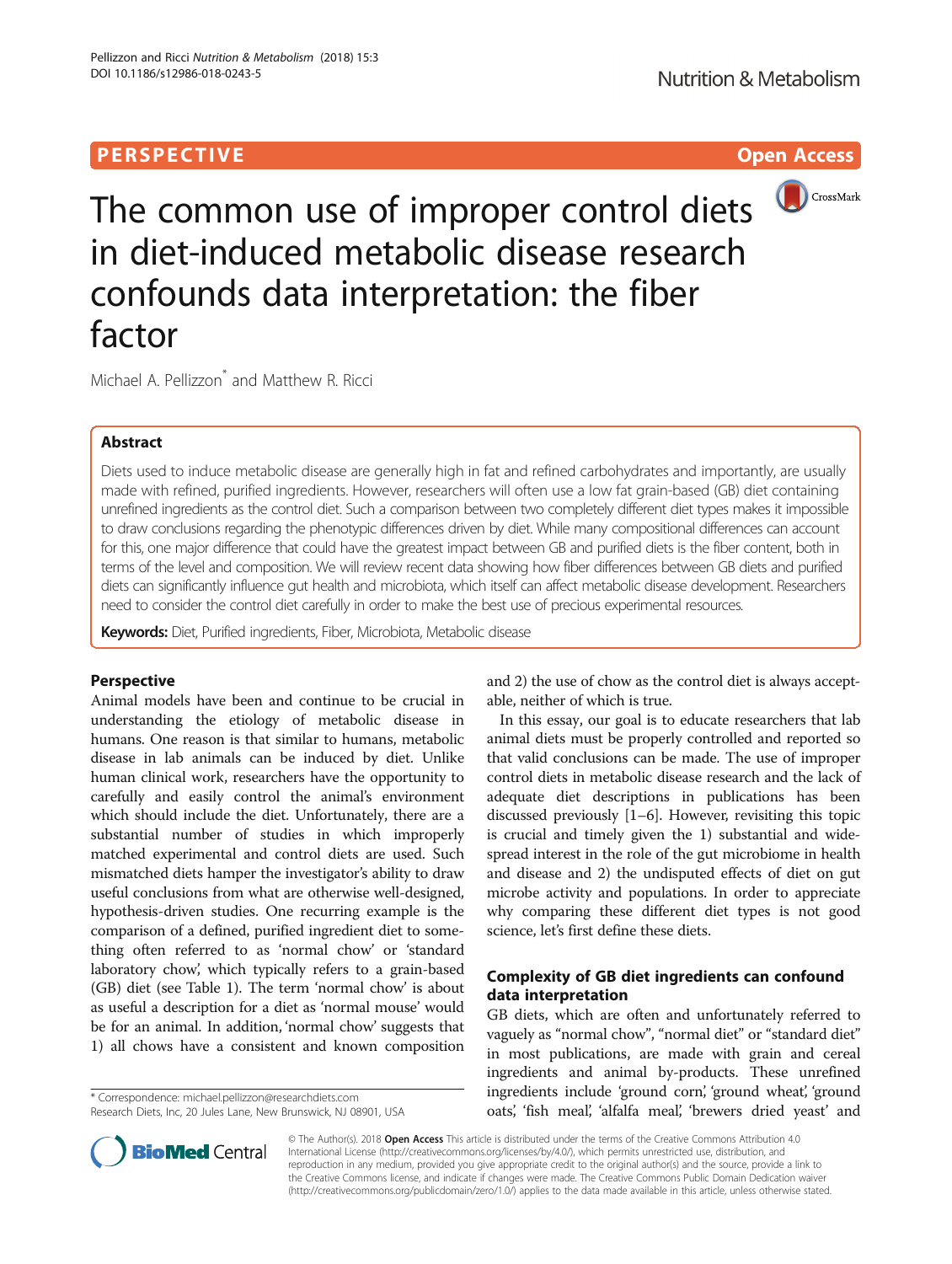| Nutrients or<br>Non-nutrients | Purified Ingredient Diet            | Grain-Based Diet                                                                                                                                                      |
|-------------------------------|-------------------------------------|-----------------------------------------------------------------------------------------------------------------------------------------------------------------------|
|                               | <b>Typical Sources</b>              | <b>Typical Sources</b>                                                                                                                                                |
| Protein                       | Casein                              | Dehulled soybean meal, ground corn and wheat, whey, alfalfa                                                                                                           |
| Fat                           | Soybean oil, corn oil               | Porcine animal fat, fish meal, meat meal                                                                                                                              |
| Carbohydrate                  | Corn starch, maltodextrin, sucrose  | Dehulled soybean meal, ground corn, ground oats, wheat middlings                                                                                                      |
| Fiber                         | Refined Cellulose (INSOLUBLE Fiber) | Ground corn or wheat, dried beet pulp, ground oats, alfalfa, wheat middlings<br>(SOLUBLE and INSOLUBLE Fibers including cellulose, hemicellulose, lignins and pectin) |
| <b>Micronutrients</b>         | Vitamin and mineral premixes        | Most ingredients, extra micronutrients added                                                                                                                          |
| Phytoestrogens                | None present in diet                | Mainly soybean meal, alfalfa meal                                                                                                                                     |
| Heavy Metals                  | None present in diet                | Mainly from grains and meat meals                                                                                                                                     |

<span id="page-1-0"></span>Table 1 Typical sources of nutrients and non-nutrients in rodent purified ingredient diets and grain-based diets

'animal fat preserved with BHA'. These ingredients contain multiple nutrients and non-nutrients, and their inclusion level in GB diets (i.e. the formula) is not only 'closed' (kept secret from the research community) as it is considered proprietary, but the formula itself may vary over time depending on changes in nutrient levels in key ingredients. In addition, vitamin and mineral premixes are added to these diets which supplement the unknown levels of micronutrients provided inherently from other ingredients, and in some cases in excess of the estimated requirement [\[7\]](#page-4-0). One the positive side, GB diets are inexpensive and have been used since the beginning of lab animal research. In addition, they are generally considered to maintain a healthy phenotype in the animal (though it can be argued 'compared to what?').

However, the ingredients used in GB diets are also their Achilles heel. The extent to which these ingredients are processed and the locations and conditions of where they are harvested can be a source of variation in the nutrients and non-nutrients (such as phytoestrogen levels) they contain [\[8](#page-4-0)–[10](#page-4-0)]. Therefore, GB diets can vary significantly from batch-to-batch, from formulation to formulation and among different manufacturers. While variation in nutrient content alone should make a researcher reconsider the use of a GB diet, the presence and inconstancy of non-nutrients (which are generally not listed on the nutrition label) in these diets further adds to these concerns. Conceivably, this may inadvertently change the research question being asked in the study, leading to more time and money spent.

There is a growing list of non-nutrient entities in GB diets such as various phytochemicals (e.g. phytoestrogens, lignans) [\[11](#page-5-0)], toxic heavy metals (e.g. arsenic, lead) [\[12](#page-5-0)], nitrosamines [\[13, 14](#page-5-0)], endotoxins [[15](#page-5-0)] and pesticides and pollutants [\[16](#page-5-0)–[18\]](#page-5-0). Recently, Mesnage et al. [[18](#page-5-0)] looked at 13 different GB diets from 5 continents and found several environmental contaminants including various pesticides, heavy metals, genetically modified grains, polychlorinated biphenyls, polychlorinated dibenzo-p-dioxins and dibenzofurans. Their levels in some cases greatly exceeded acceptable daily intakes and are highly variable among these diets. As it is apparent that these contaminants are not well controlled, it's conceivable that they could by themselves or in combination alter the toxicological and metabolic phenotype of rodents. For example, it was found that feeding a GB diet significantly induced expression of aryl hydrocarbon receptors (AhRs) in intestinal cells – cells that modulate immunity and detoxification [\[19\]](#page-5-0). In contrast, expression was not induced by feeding a purified ingredient diet. However, the addition of a known AhR ligand (indole-3 carbinol) to a purified diet recapitulated the effect of the GB diet. While indole-3 carbinol is not present in GB diets, it is likely that other phytochemicals (i.e. phytoestrogens from soybean meal and alfalfa meal) or perhaps environmental contaminants such as polychlorinated dibenzo-p-dioxins may serve as AhR ligands [\[20](#page-5-0)].

In contrast to GB diets, purified ingredient diets (also called purified diets, semi-purified diets) use highly refined ingredients (casein, corn starch, sucrose, cellulose, soybean oil, etc.) each of which essentially contains one main nutrient and little to no non-nutrient chemicals. As a result, these diets are well-defined and have minimal batch-to-batch variability [\[21\]](#page-5-0). Indeed, it was through the use of purified ingredient diets that nutrient requirements for lab animals were first delineated. Furthermore, the formulas are 'open' and not kept secret from the scientific community. No diet is without flaws and a good example of a needed 'improvement' in purified diets is the inclusion of a source(s) of soluble fiber for gut health. Having said this, among nutritionally trained scientists, purified diets are considered a 'cleaner', more controlled diet choice compared to GB diets [\[4](#page-4-0), [7,](#page-4-0) [21\]](#page-5-0). Knowing the inherent differences between GB diets and purified diets allows the researcher to design their diet study well and judge papers in which animals fed purified diets were compared directly to those fed GB diets.

Given the inherent differences between GB and purified diets, it is clear that data produced from these diets should not be compared to each other. Yet, the incidence of improperly controlled diet studies in the lab animal literature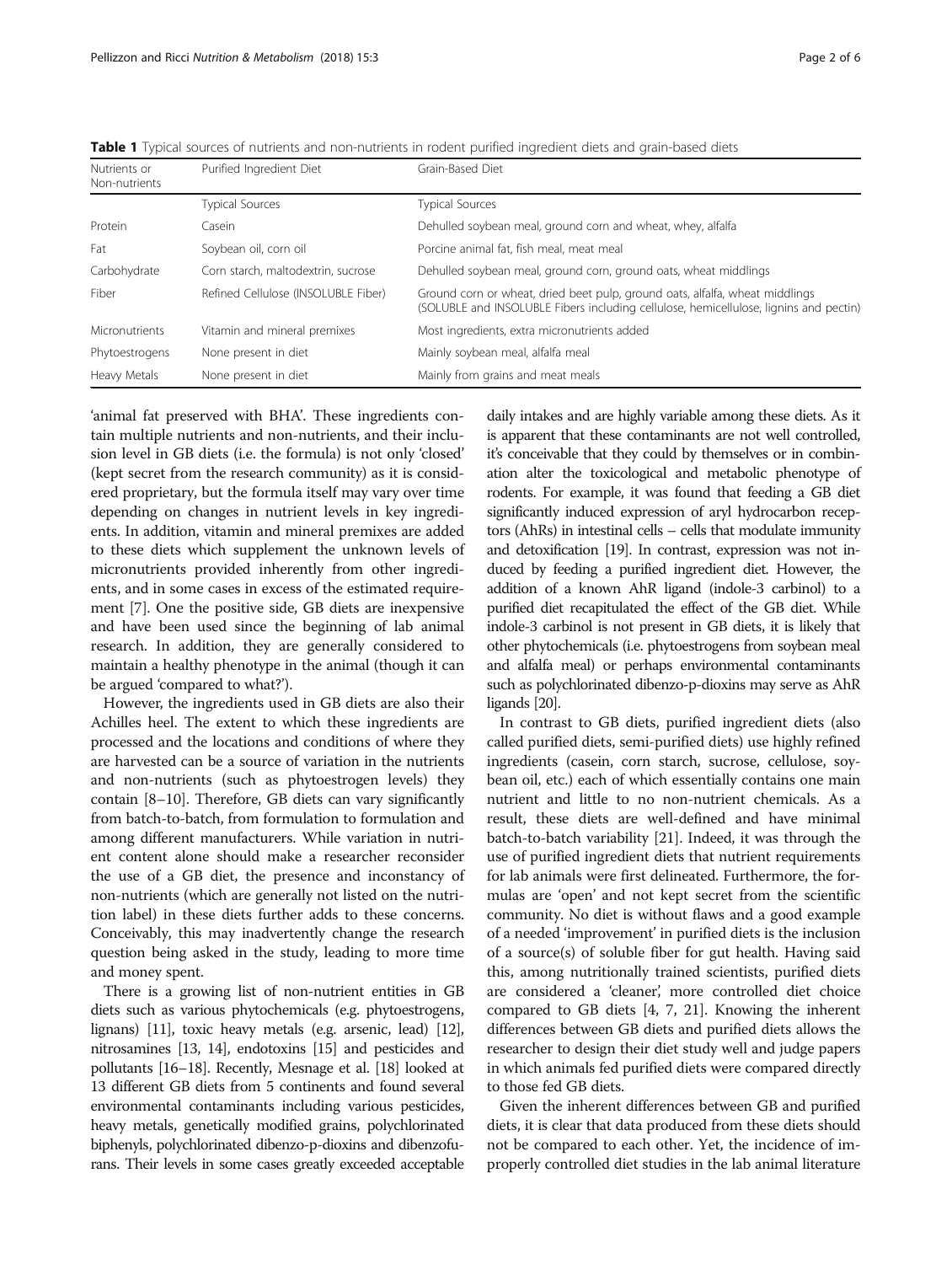is substantial. In 2008, Warden and Fisler [[5](#page-4-0)] identified 35 papers using the search terms 'mouse high fat' in five high-impact journals. Of these 35 papers, only 14% used a properly matched control diet against the high-fat purified ingredient experimental diet. Forty-three percent of papers improperly used a GB diet as the control and 34% of the time, there was not enough information in the methods section to even determine what types of diets were fed. Despite this high-profile commentary, these numbers have not changed very much in recent years. We used the same search terms in the same journals, and identified 69 publications published in 2016. In 41% of the papers, data from mice fed a high-fat purified ingredient diet were improperly compared to those fed a GB diet. In another 41% of the papers, there were insufficient descriptions of the diets used and so we could not determine what the animals were fed. In only 19% of the papers was a properly matched, low-fat purified ingredient diet used in comparison to the purified ingredient high-fat diet (Fig. 1). Thus, it is possible that researchers are attributing phenotypic differences between animals fed a low fat GB diet and a high fat purified diet to differences in dietary fat, when in fact they could be due to any number of other dietary differences.

Interestingly, the authors of a recent publication [[22](#page-5-0)] compared feeding a low-fat GB diet, a high-fat purified



diet and a matched low-fat purified diet to C57Bl/6J mice. As they found no differences in body weight, glucose tolerance, adipokines or anxiety-like behavior between the GB or low-fat purified diet, they concluded that "chow (GB diet) may be used as an appropriate control diet in studies investigating the effects of chronic high-fat diet intake on phenotypic, metabolic and behavioral alterations". In our opinion, this is an overreaching and misleading statement to make, given that their study, like any other, was limited in the scope of the endpoints measured. In their study, they did find differences in plasma lipids levels between the GB and low-fat purified diets, something they acknowledge could be due to differences in dietary fiber between these diet types. However, the authors fail to note that dietary fiber differences may (and based on data from the literature, will) affect gut morphology and the microbiome, an area of intense research. This highlights a relevant but overlooked confound that occurs any time a high fat purified diet is compared to a GB diet: the vastly different fiber types and concentrations between these diet types.

There is a growing body of evidence that the relationship between diet and metabolic disease is gut-centric. The link between the gut and weight gain was established by Turnbaugh et al. [[23](#page-5-0)] who observed that lean, germfree mice gained more adiposity after they were gavaged with cecal microbiota from obese ob/ob mice compared to those gavaged with microbiota from lean mice. Dramatic shifts in certain bacterial phyla can occur within a day after switching from a 'lower fat, plant polysaccharide based diet' (an undefined GB diet) to a high fat purified ingredient diet, and this stabilizes after only 7 days [[24](#page-5-0)]. These intriguing findings suggest a rapid and powerful effect of diet on changing microbiota which precedes the development of metabolic disease. While these studies were significant contributions to our understanding of the role of gut microbiota on metabolic disease, the fact that the descriptions of the diets were limited reduces our understanding of which particular dietary factor(s) were important to the observations.

### Fiber: An X factor in GB diets that has been ignored

Of the many differences between GB and purified ingredient diets, it is arguably the level and type of dietary fiber which is most important with respect to the gut microbiome. Fiber can be generally classified as either soluble or insoluble, and there are different types of each. Bacterial fermentation of soluble fiber releases short chain fatty acids (SCFAs), which are a major supplier of energy to colonocytes and are thought to provide other benefits including prevention of diet-induced obesity, decreased adipose tissue storage, and improved insulin action [[25](#page-5-0)]. An increase in SCFAs can change the gut pH, which in turn can decrease the populations of pathogenic, pH-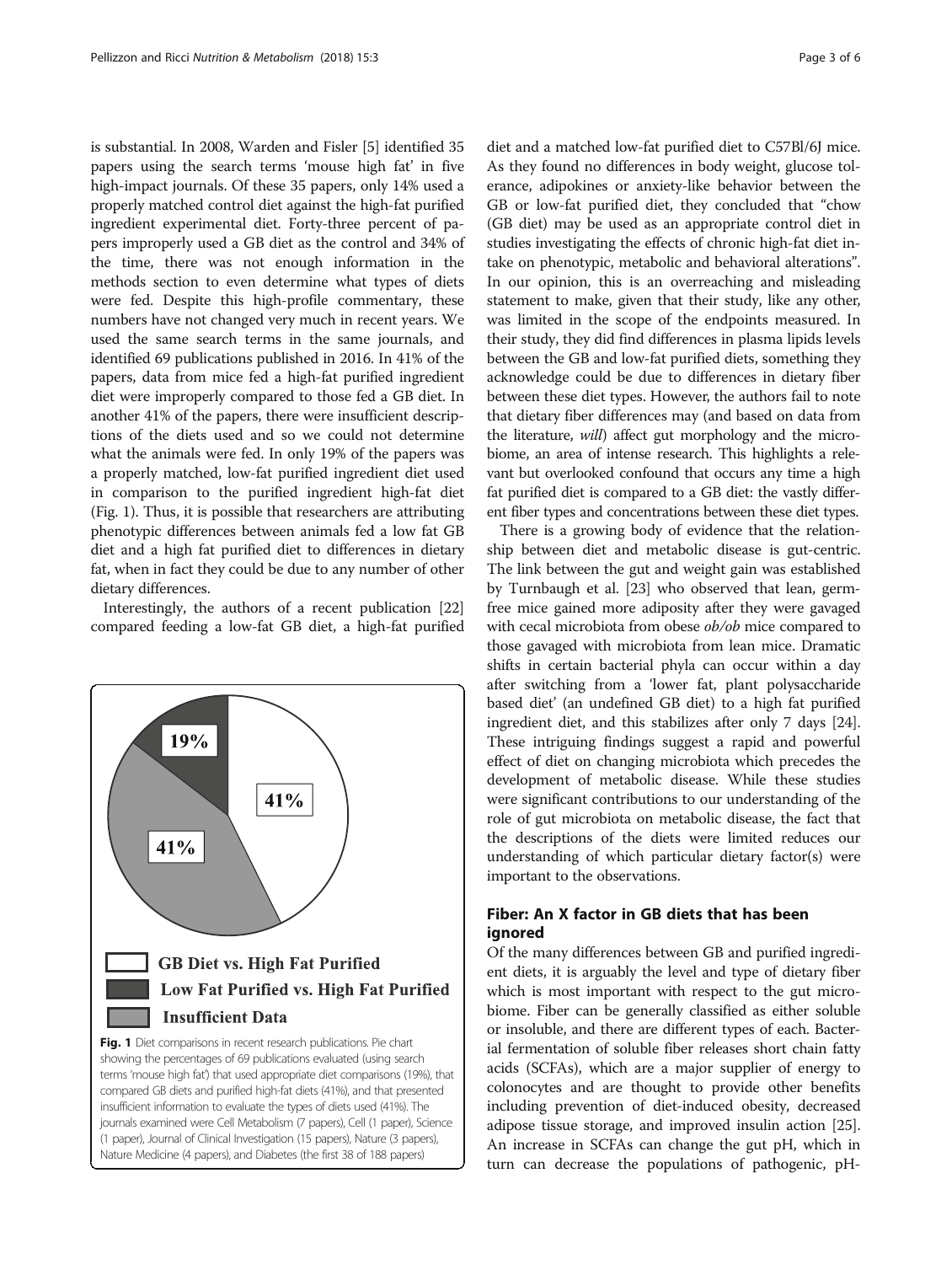sensitive bacteria. In contrast, insoluble fiber is generally considered to be non-fermentable and therefore does not promote gut bacterial growth and its associated effects [\[26](#page-5-0)]. Given these important differences in fiber, researchers working in the gut microbiota field need to educate themselves regarding the fiber level/type in the diets being fed to their animals.

What then, are the specific differences in fiber content between GB and purified ingredient diets? Crude fiber in commercial GB diets is typically reported at 5–6%, but in reality, the total fiber level in commercial GB diets varies much more and total levels are around 15–25% (~ 15–20% insoluble and 2–5% soluble, unpublished data, Pellizzon and Ricci). Fiber sources in GB diets include a mixture of cellulose, hemicellulose, lignins, and pectin, and their levels can vary significantly among different chows [\[27](#page-5-0)]. This is not surprising given the variable levels of fiber-containing, grain-based ingredients added to different GB diets, including ground corn, wheat, and oats, wheat middlings, soybean and alfalfa meal, dried beet pulp, and brewers dried yeast. In addition, each of these ingredients may vary in fiber level. For example, wheat middlings, a byproduct of wheat milling, can vary in fiber content (as well as other nutrients), depending on their harvest location [\[28\]](#page-5-0). Because of the above mentioned complexities of GB diet ingredients and their changing inclusion levels, it is impossible to know the total fiber levels and concentrations of each fiber type from diet-to-diet or even from batchto-batch. In contrast, purified diets in general (including high- and low-fat diets) have historically contained 5% fiber, typically with refined cellulose (an insoluble fiber) as the sole fiber source. Arguments can be made that it is time to rethink the fiber component in purified diets, since it is likely that 5% cellulose is not a sufficient amount or type of fiber for optimal gut health.

In addition to the multiple differences between GB diets and purified ingredient diets already discussed, the disparity in fiber level and type alone would be expected to have important experimental consequences given their wellknown effects in the intestine including adsorption of bile acids, chelation of minerals, and fermentation by bacteria in the cecum and colon. It has been known for decades that colon and cecum morphology is affected differently by GB diets and purified diets, an effect that is attributed to the differences in fiber composition of the diets [[29](#page-5-0)]. Thus from a fiber perspective (in addition to others already discussed), animals fed purified ingredient diets should never be compared to those fed a GB diet. This is highlighted in a recent study by Chassaing et al. [[30](#page-5-0)] and demonstrates the erroneous conclusions that can be drawn from mismatched diets. These researchers found that the colons and ceca of animals fed a high-fat purified ingredient diet were significantly smaller than those fed a low-fat GB diet. Had the GB diet been their only 'control', it might have been tempting to conclude that the changes in gut morphology were due to differences in dietary fat. However, when the mice were fed a low-fat *purified* diet (matched in every way to the high-fat purified diet, except in fat and carbohydrate) the mice had gut morphologies identical to those fed the high-fat diet. As there are a number of differences between these different types of diets that may have a potential influence on gut morphology, these investigators selected 2 very different factors in these diets, which were the protein type (casein vs. soy) and fiber contents. Specifically, these investigators examined if changes in protein type (casein vs. soy protein, which provided phytoestrogens), fiber levels (50 g, 100 g, and 200 g per  $\sim$  4000 kcals), and fiber types (insoluble fiber cellulose vs. soluble fiber inulin) influenced gut morphology. Through a number of experiments, the authors showed that it was most likely the differences in dietary soluble fiber type (and not the fat level or protein type) between the GB and the purified ingredient diets that were responsible for the differences in gut size. Very recently, Dalby et al. [\[31\]](#page-5-0) extended some of the findings of this work showing that low and high fat purified diets (10 or 60 kcal% fat and matched with the same sucrose levels and fiber as only cellulose) altered small and large intestinal microbiota composition similarly and both were very different from GB diet fed mice. While both GB diet and purified low fat fed mice had similar but significantly lower body weight, adiposity, and glucose intolerance compared to high fat fed mice, the similarities in the microbiota composition (in ileum, cecum, and colon) and cecal SCFAs of purified low and high fat fed mice suggest that other changes were responsible for the effects on the rodent metabolic phenotype. The conclusions in these studies would have been impossible to make had the GB diet been the only 'control'. In another recent study, Desai et al. found that gnotobiotic mice with a synthetic human gut microbiota fed a purified low fat diet with very low fiber as cellulose had a significantly thinner colonic mucus layer compared to those fed a fiber-rich GB diet, something which was found to be driven by shifts in mucus-eroding microbiota and was associated with low grade inflammation and increased susceptibility to bacterial infection [\[32\]](#page-5-0). The differential effect of diet type on gut morphology and disease severity is also extended to mouse models of experimentally induced colitis. Miles et al. [\[33](#page-5-0)] observed that relative to a GB diet, feeding purified diets with either 10 or 60 kcal% fat with fiber as cellulose only increased weight loss and reduced cecum size and colon length. Again, had the GB diet been used as the only control diet, it may have been concluded that the fat level rather than diet type increased disease susceptibility. The above data suggest, not surprisingly, that changes in gut morphology and microbiota induced by diet are accompanied by changes in gut function and disease susceptibility.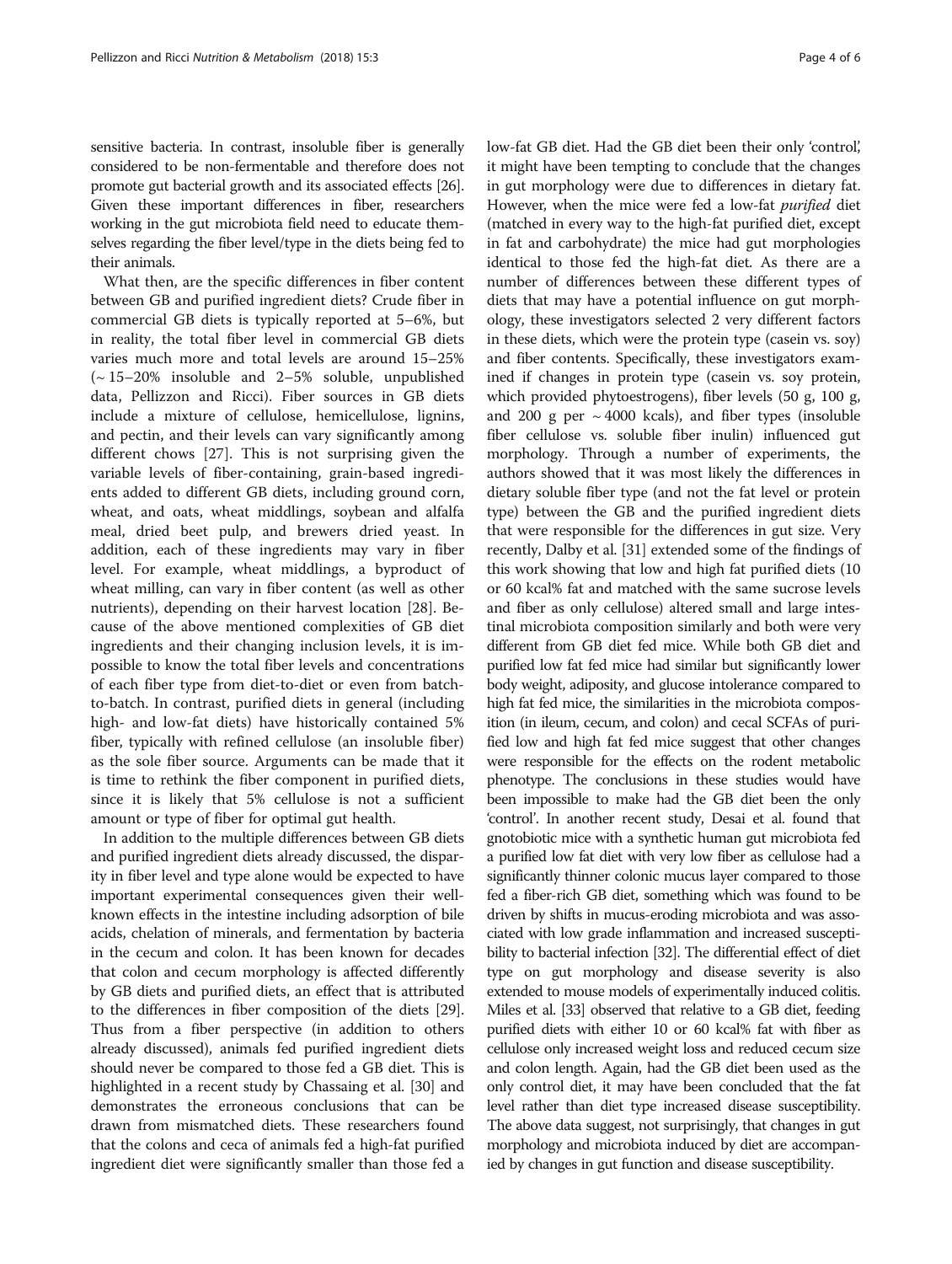<span id="page-4-0"></span>Based on the above data, the differences in fiber type between a GB diet and a purified diet would be expected to influence gut morphology and metabolic health. However the extreme differences in ingredient types between GB and purified diets suggest there may be additional dietary factors influencing health. While a shift from casein to soy protein in a purified diet may not significantly influence gut morphology to the same extent as changes in dietary fiber [[30](#page-5-0)], there is evidence that it can affect metabolic disease development, including body weight gain, adiposity, and plasma and liver lipids [\[34](#page-5-0)]. In terms of gut health, many xenobiotic compounds (including flavonoids, arsenic, and polychlorinated dibenzo-pdioxins) in GB diets either by themselves or in combination could potentially mediate beneficial and/or toxic effects through binding gut AhR and subsequent modification of gut microbiota composition [[20](#page-5-0)]. Given the complex and variable nature of GB diets as mentioned previously, it is difficult to determine the true influence of these factors on the rodent phenotype unless they are studied one at a time using a purified ingredient diet, as suggested previously [[12](#page-5-0)]. Therefore, there are many potential factors in GB diets besides fiber type that can alter the rodent gut and metabolic phenotype from health to disease.

Many publications have shown the beneficial effects of adding soluble fiber to purified diets to improve health using rodent models. For example, in the context of purified ingredient diets, the addition of purified soluble fiber sources including inulin, fructooligosaccharides, and pectin can improve gut morphology [[35](#page-5-0)–[38](#page-5-0)] and reduce body weight and adiposity relative to insoluble cellulose [[30, 38](#page-5-0), [39\]](#page-5-0) in rats and mice. In addition, other fibers including those classified as hemicellulose (which are in GB diets) such as xylans, glucans, and mannans, can improve gut morphology [[40\]](#page-5-0) and reduce adiposity, inflammation, and improve glucose tolerance, all of which was associated with improved mucosal barrier function [[41\]](#page-5-0). Therefore, should one wish to formulate a base purified control diet that would allow rodents to have an improved gut and metabolic health profile, one easy strategy to accomplish this is to use purified soluble fiber sources. This would allow the researcher to have a better ability to control for phenotypical differences within a given study and from study to study, which would not be possible when using a GB diet, which contain a complex (and likely variable) array of fibers.

Proper experimental design needs to include an understanding of the dietary components and their potential effects on the interpretability of the data. The diet is not 'just the food' but a key environmental factor that can and will affect the phenotype of the animals. Given the NIH's recent mandate to "enhance reproducibility of research findings through increased scientific rigor and transparency" in grant applications [\[42\]](#page-5-0), researchers should be making efforts to optimize study design with respect to the diets fed. This will make the best use of funding resources, allow us to draw valid conclusions from these data and enhance our collective knowledge of these disease models. In the end, these endeavors will help us all reach our goal: the treatment and prevention of human metabolic disease.

#### Abbreviations

AhR: Aryl hydrocarbon receptors; GB: Grain-based; SCFAs: Short chain fatty acids

### Acknowledgements

Not applicable.

#### Funding

Not applicable.

#### Availability of data and materials

Data sharing not applicable to this article as no datasets were generated or analysed during the current study.

#### Authors' contributions

MAP drafted the manuscript and MRR contributed to revisions and edits. Both MAP and MRR read and approved the final manuscript.

### Ethics approval and consent to participate

Not applicable.

### Consent for publication Not applicable.

#### Competing interests

MAP and MRR are employees of Research Diets, Inc.

### Received: 15 November 2017 Accepted: 10 January 2018 Published online: 15 January 2018

#### References

- 1. Fodde R, Schmitt M, Schewe M, Augenlicht LH. Fodde Hepatobiliary surgery 2017 commentary Modelling western dietary habits in the mouse. Hepato Biliary Surg Nutr. 2017;6(2):138–40.
- 2. Institute for Laboratory Animal Research. In: National Research Council, editor. Guidance for the description of animal research in scientific publications guidance for the description of animal research in scientific publications. Washington, D.C.: The National Academies Press; 2011.
- 3. Omary MB, Cohen DE, El-Omar EM, Jalan R, Low MJ, Nathanson MH, et al. Not all mice are the same: standardization of animal research data presentation. Gastroenterology. 2016;150(7):1503–4.
- 4. Rendina-Ruedy E, Smith BJ. Methodological considerations when studying the skeletal response to glucose intolerance using the diet-induced obesity model. Bonekey Rep. 2016;5:845.
- 5. Warden CH, Fisler JS. Comparisons of diets used in animal models of highfat feeding. Cell Metab. 2008;7(4):277.
- 6. Kilkenny C, Browne WJ, Cuthill IC, Emerson M, Altman DG. Improving bioscience research reporting: the ARRIVE guidelines for reporting animal research. PLoS Biol. 2010;8(6):6–10.
- 7. General considerations for feeding and diet formulation. In: Subcommittee on laboratory animal nutrition, committee on animal nutrition, board on agriculture, National Research Council nutrient requirements of laboratory animals, fourth revised edition. Washington, D.C: National Academy Press; 1995. p. 3–10.
- 8. Greenman D, Oller W, Littlefield N, Nelson C. Commercial laboratory animal diets: toxicant and nutrient variability. J Toxicol Environ Health. 1980;6:235–46.
- Newberne PM. Influence on pharmacological experiments of chemicals and other factors in diets of laboratory animals. Food Sources Incidental Drug Expo. 1975;34:209–18.
- 10. Mead MN. The feed factor: estrogenic variability in lab animal diets. Environ Health Perspect. 2006;114(11):A640–2.